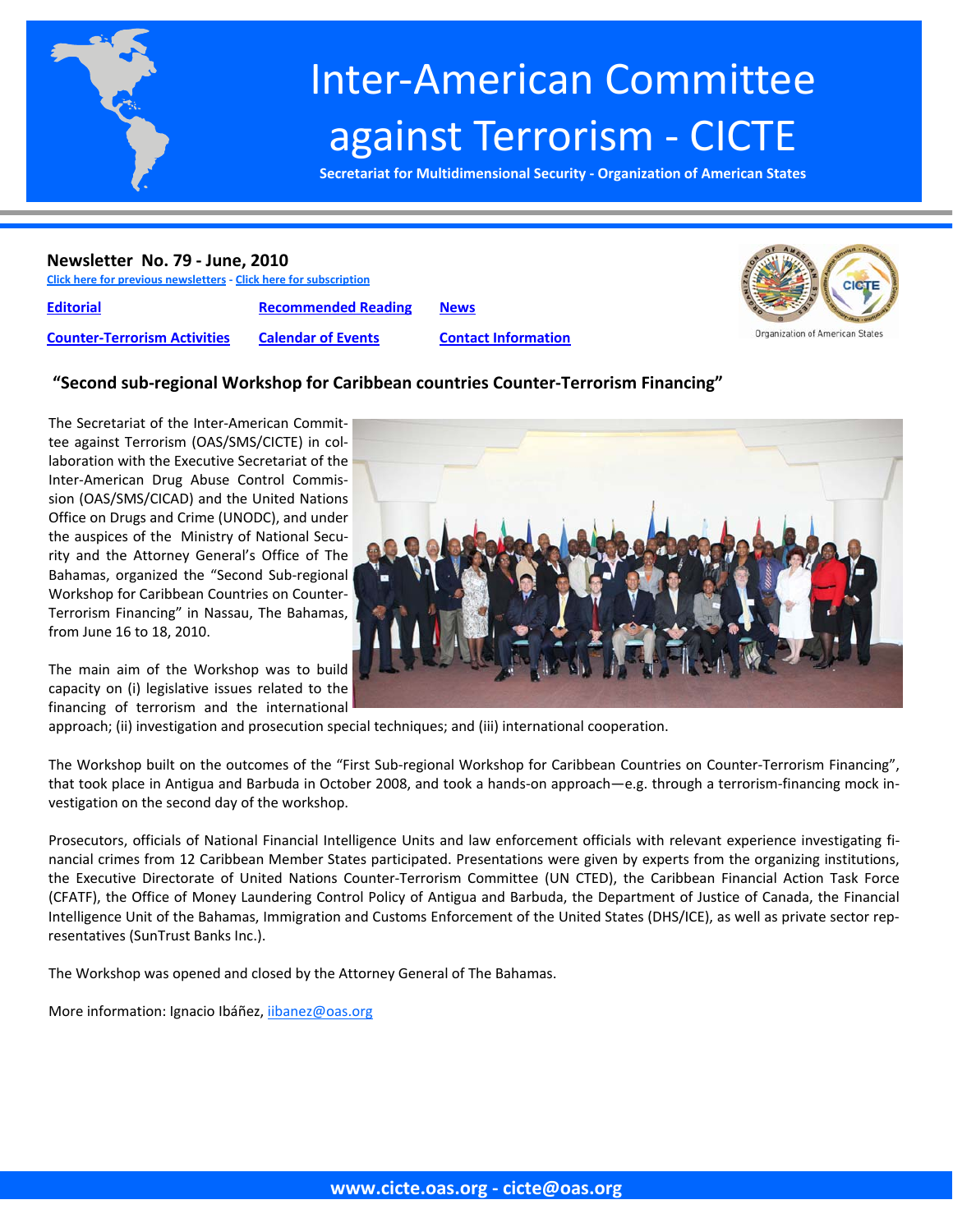

<span id="page-1-0"></span>Editorial Counter-[Terrorism](#page-3-0) Activities [Recommended](#page-8-0) Reading [Calendar](#page-9-0) of Events [News](#page-10-0) Contact [Information](#page-14-0)

#### **Editorial**

#### **Perspectives on Cyber‐Security: Tendencies and Emerging Threats**



In the past 10 years, Latin America has seen an exponential increase in the use of information technology. The growth of the information society is a phenomenon that experts in the field interpret as the evolution of our current society, in which information is part of our daily life in its countless forms: print media, TV, film, radio, Internet applications, among others. With more than 40 years in the making and 15 years of mass use, the Inter‐ net has become of great interest in the last 10 years, as Latin American Governments have

promoted its use in order to facilitate procedures in every field. This has become the tendency among service providers: electronic banking, subscription television services, personal procedures, paying taxes, declaring capital; and the widespread use of the Elec‐ tronic Government (or eGovernment) to simplify the processing of documents and the time invested in the process by the citizens.

Nevertheless, there are factors that directly effect the quality of information that is published in cyberspace: one is the exponential growth of the Internet (above all the mass use of applications such as social networks); another is without doubt, as we mentioned, the continued mass use of services directed towards citizens (in order to avoid unnecessary time spent waiting on lines for a service or request from public and private institutions); and finally, the democratization of access to information technology that has been made available to the citizens in the past 10 years. As a result, day after day a great number of new users enter the information highway without any kind of precaution, malice, or completely unprotected, because of the lack of appropriate education programs to encourage the correct usage of this resource. In other words, there are more and more users in Latin America, but the publicity and teaching mechanisms regarding correct usage, updating and maintaining of computers that connect to the internet in business, home, free ac‐ cess points and institutions is insufficient.

Taking advantage of the factors of inexperience and unfamiliarity, there is a growing platform of cyber attacks or telephone incidents, with an imminent tendency of the growing risks and threats to the new and never-ending uses of information technology services. On this emerging platform of cyber attacks and cyber crime there is a diverse number of threats: directed attacks, sabotage, industrial espionage, diminishing productivity, hijacking, identity theft, electronic fraud, extortion, and blackmailing, just to name a few. Nowadays, it is more common to see cases of defacement of Government and Service portals, viruses, trojans and worms (Malware in gen‐ eral), social engineering and online fraud (known as Phishing and Pharming), Fast-Flux networks (networks of teams of volunteers used as a bridge to guarantee anonymous navigation), as well as the growing, malicious, and not any less dangerous Botnets. The very growth of the internet has allowed for the technical development of those who, by merely using the most well-known internet search engines, can download a video tutorial, manual or source code in order to do what they want to do, or what they "believe" that they want to do with a system or its information. Previously this type of knowledge was held by a minority group of people that enjoyed sharing investigation activities.

The new tendencies aim at the care and protection of information from mobile terminals (through the use of encryption mechanisms), the use of Antivirus and protection software Firewalls, in the care and protection of the information that is published on social net‐ works. But also, these same tendencies announce the development of new Internet Threats, Cyber crime, and Cyber terror, where it is then necessary to have extra and intra governmental articulation. More networks and stronger networks of anonymous and secret attack, which allow the intruder to deploy a series of elements without being detected, in some cases combining software that estab‐ lishes Fast‐Flux networks (such as TOR or Vidalia), with a Distro for anonymous surfing (such as Incognito or Phantomix); in others used the payment of anonymous services (DNS, Hosting, Spam) or paying the utilization of zombie services for Web Attacks (Defacement) or Denegation of Distributed Service (DDos). Recently, these platforms have been exposed in many cases with the sup‐ port of the CERT networks and the cooperation of local authorities, these are the cases of the RBN (Russian Bussiness Network) and the Bot Marichi Networks – Mariposa – Zeus – Conflicker – Rateros, where a good part of the Drones and C&C (Command and Control) contingent are located in Latin American countries.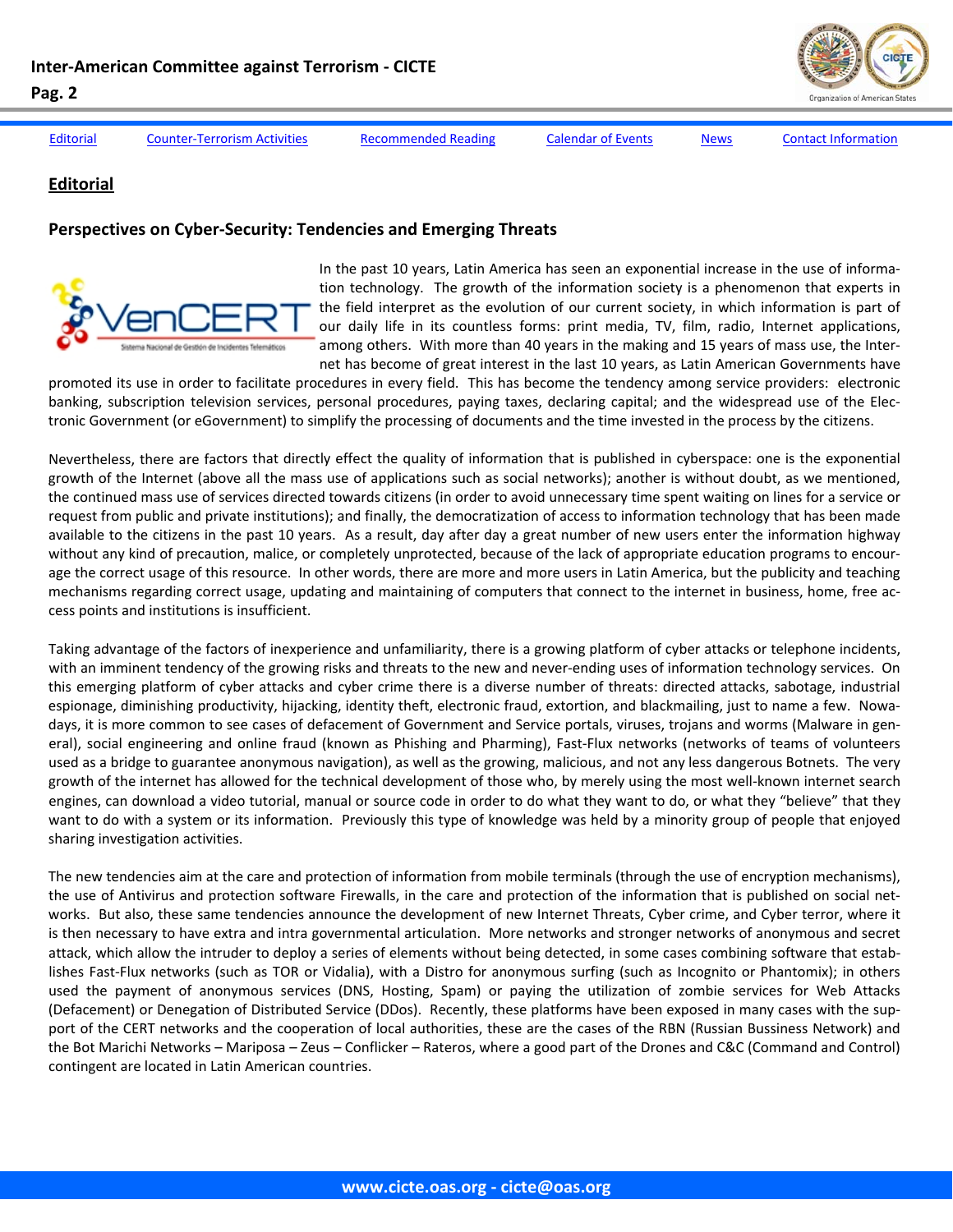

[Editorial](#page-1-0) Counter-[Terrorism](#page-3-0) Activities [Recommended](#page-8-0) Reading [Calendar](#page-9-0) of Events [News](#page-10-0) Contact [Information](#page-14-0)

In this sense, it is imperative to expose the necessity of: educating the final user, and the necessity of articulation and cooperation, externally and internally, between national actors in charge of managing cyber space threats. It is at this point that it is important to establish preventative and reactionary controls which will allow for a minimum of protection for the information that belongs to these users, and that it is maintained through the internet. In Venezuela, as in other Latin American countries, there exists a governmental CERT organization: VenCERT – National Computer Emergency Response Team (https://www.vencert.gob.ve), in charge of coordinat‐ ing and articulating efforts in the National and International areas oriented towards Attention to Incident Management Telematics and Information Security in the critical infrastructure of the Bolivarian State of Venezuela and the Pubic Administration entities. From this point forward, VenCERT has attained a sector which was, until the moment of its birth, explored with little incentive. Each time there are more CERTs in the world which look to cooperate and join forces to attempt to contain cyber security threats. Even in Latin America, there continues to be a process of growth, but we are sure that with the support of the National Community, and the input of governmental organisms, the public and private sector, and International Organizations, we will be able to develop our capacities in areas of interest where increased information security needs occur with more intensity in Latin America, the key ones being: commitment, continuity, cooperation and awareness.

> **Ing. Omar J. Alvarado P. C|EH, ISACA Member ID 532740 General Coordinator of the Governmental CSIRT of Venezuela VenCERT**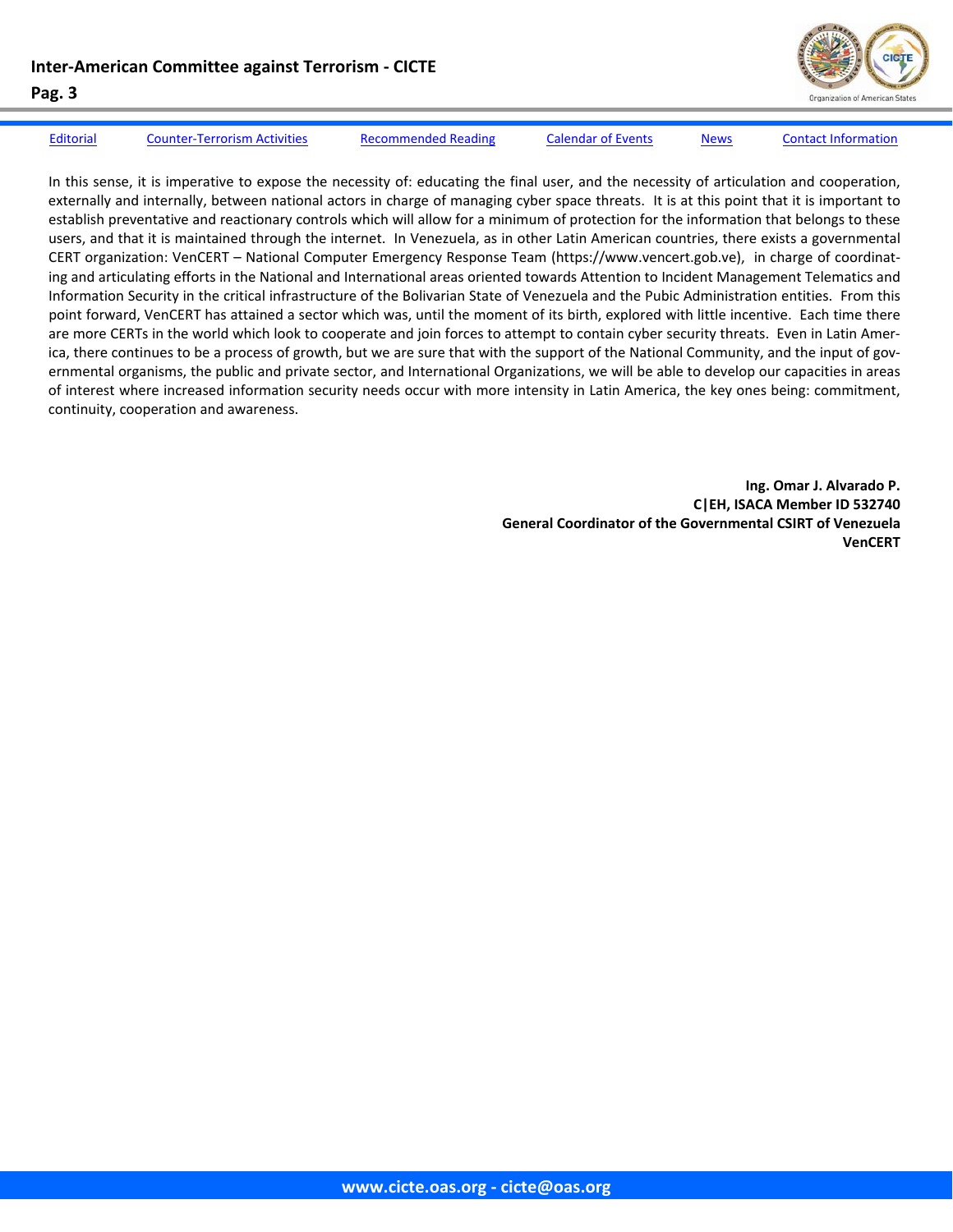<span id="page-3-0"></span>

[Editorial](#page-1-0) Counter-Terrorism Activities [Recommended](#page-8-0) Reading [Calendar](#page-9-0) of Events [News](#page-10-0) Contact [Information](#page-14-0)

#### **Counter‐Terrorism Activities**

#### **Preliminary Country visits to meet with relevant authorities on Major Events Security and Crime Prevention**

OAS/ CICTE and UNICRI conducted two technical visits to Nassau, The Bahamas from June 9‐11, 2010 and to Mexico DF, Mexico from June 17‐18, 2010 on a joint mission organized within the terms of Phase I of the Security for Major Events Program ‐ project supported by the Canadian Government's Anti‐Crime Capacity Building Program (ACCBP). The aims and objectives of the mission were designed to facilitate international cooperation and the exchange of information, promote the identification of best practices and enhance security governance through interaction with stakeholders. More specifically, the missions were carried out to meet with relevant authorities to discuss major event security and crime prevention matters with a view to building capacity in the country and enhance the quality of the information previously submitted through a need assessment question‐ naire.



The mission representatives were able to take the opportunity to explore in detail with high ranking authorities from The Bahamas and Mexico, a range of matters that significantly enhanced the quality of information that had earlier been returned in the needs assessment questionnaire.

As a result, everyone involved in all the different meetings agreed that all the mission aims and objectives had been very well satisfied.

For more information, please contact Paola Fernandez, pfernandez@oas.org

#### **II Virtual Meeting of the Members of the Hemispheric Network of CSIRTS and Cyber Security Authorities**

On June 17, 2010 CICTE's Cyber Security team organized the II Virtual Meeting of the Members of the Hemispheric Network of CSIRTs and Cyber Security Authorities. The event was considered successful as it convened 43 participants hailing from 15 Spanish‐speaking countries fulfilled its agenda, and went beyond expectations.

The main goal of this month's meeting was to discuss the use of Groove, an application designed for secure document sharing, col‐ laboration, and discussion among members in different organizations and countries who do not share the same network. The majority of those joining the virtual meeting were new users of Groove, but the professionals who have been using the program attested to its value and importance.

As one of the participants pointed out, the tool is only useful if members choose to employ it regularly. Thus, participation in such meetings, frequent use, active workspaces, and a constant exchange of ideas are required to consolidate this network as a strategic instrument to combat cyber security threats. During the activity, three proposals were introduced by representatives of Ecuador, Mexico and Uruguay that would help further the goals set forth by the users of Groove.

A tentative date for the next virtual meeting was set for late July, as many participants expressed an interest in monthly meetings aimed at staying active on the Hemispheric Network and encouraging others to join as well. The meeting set forth a number of im‐ provements for future consideration, and showed the level of initiative and commitment that each member has.

For more information: Brian Sullivan, BSullivan@oas.org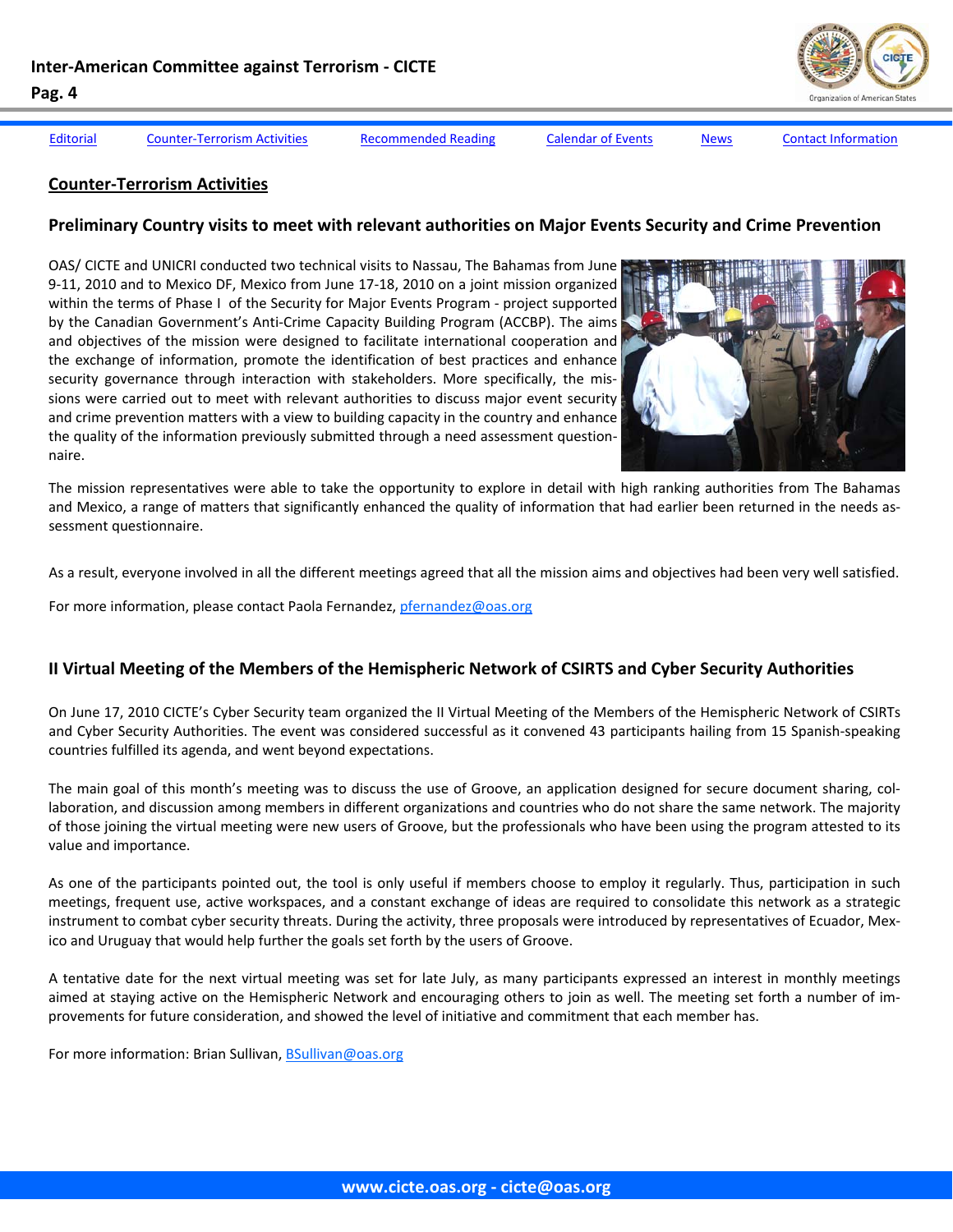

[Editorial](#page-1-0) Counter-[Terrorism](#page-3-0) Activities [Recommended](#page-8-0) Reading [Calendar](#page-9-0) of Events [News](#page-10-0) Contact [Information](#page-14-0)

## **Specialized Training Workshop on Tourism Safety, Liberia, Guanacaste, Costa Rica, June 2‐3rd 2010**

The Secretariat of the Inter‐American Committee against Terrorism (CICTE) of the Secretariat of Multidimensional Security (SSM) of the Organization of American States (OAS), in coordination with the Ministry of the Presidency and the Costa Ri‐ can Institute of Tourism of the Costa Rican government, in Liberia, Guancaste, one of the most important tourism zones of the country, held a series of meetings and a workshop with the officials of tourism security from the public and private sector, with the goal of identifying participants for the specialized course in tourism security that the CICTE/OAS will hold in the future.

The workshop's objective was to hold an exchange of perspectives about tourism security and present for the consideration of the managers of security of the hotels and tourism establishments of the area, as well as the members of the Tourism

Police of the Ministry of Public Security of Costa Rica, a projected curricula for the course on tourism security prepared by CICTE, in order to suit the specific needs and realities of the location.

The workshop was generously attended; a very interesting dialogue took place with approximately 120 representatives from the pub‐ lic and private sectors of the tourism industry of the Guanacaste region where the Gulf of Papagayo is located; diverse themes were touched upon related to the fact that Costa Rica is the primary tourist destination of Central America and it is the most important and the fastest growing industry in the country, generating 7.7% of GDP; according to the reported statistics, in 2008 the country received more than two million foreign visitors, with American and Canadian tourists occupying first place. The projected curriculum of the course was approved and enriched with various themes including the following: the importance of tourism security; management of crisis and emergencies; communications; hotel security; threat analysis; and the evaluations and diagnostics of security. The Secre‐ tariat of Tourism Integration of Central America (SITCA, by its initials in Spanish) and the competent authorities in tourism security of the ministries of Tourism of Central America participated as observers during the workshop. For more information: Alejandro Diaz de Leon AdiazdeLeon@oas.org

#### **EXERCISE BIOSHIELD 2010 AMERICAS, Buenos Aires, Argentina on June 14‐16, 2010**

Exercise "Bio‐shield 2010 Americas" was an International bioterrorism table‐top exercise (TTX) organized by INTERPOL and the National Counterterrorism Office of the Netherlands, designed for senior decision-makers of international organizations and national government agencies that brought together experienced leadership in a scenario-driven, facilitated discussion that addressed the roles and co-operation of international organizations and national authorities in an imminent bioterrorism threat scenario.

The exercise focused on increasing understanding of the interoperability and communica‐ tions issues and requirements between participating national and international organiza‐ tions and government authorities, in response to a bioterrorism threat. The exercise

sought to promote cross-agency information and intelligence sharing, increase awareness of the processes of other functional organizations, and identify specific best practices that should be commonplace when preventing or mitigating a bioterrorism event. The ex‐ ercise also hoped to identify opportunities for improvement and strengthen communication among participants.

Exercise Bio‐Shield 2010 Americas consisted of one day of presentations, followed by a two‐day table‐top exercise (TTX). Participants broke down in discussion groups divided in functional sectors.

Thirteen Member States participated in the exercise, as well as the following international and regional organizations: Pan American Health Organization, United Nations Office for Disarmament Affairs and the OAS/CICTE. The CICTE Secretariat was invited to give a presentation on the Emerging Threats (Bioterrorism) Program, and specifically on the results of the Exercises "161 Fahrenheit" and "Bio‐Shield" held in Cancun, Mexico and Port of Spain, Trinidad and Tobago in November 2009 and March 2010, respectively. For more information, please contact Alejandro Diaz de Leon AdiazdeLeon@oas.org

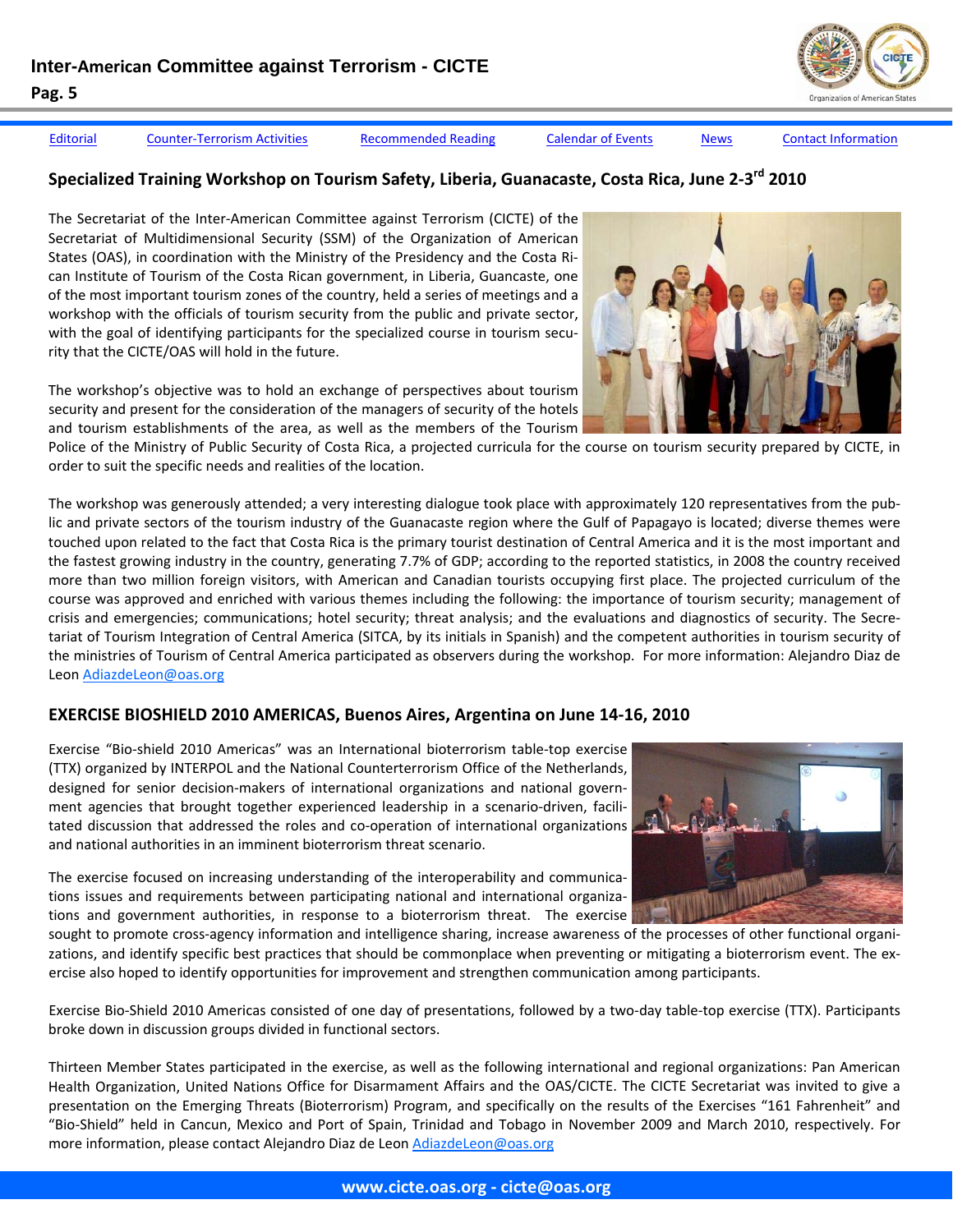[Editorial](#page-1-0) Counter-[Terrorism](#page-3-0) Activities [Recommended](#page-8-0) Reading [Calendar](#page-9-0) of Events [News](#page-10-0) Contact [Information](#page-14-0)

#### **CICTE Scholarships for ICAO Workshop: National Training Program in Civil Aviation Security, Potomac, Mary‐ land June 17‐25th, 2010**

The CICTE Secretariat, through its Aviation Security program, issued 10 scholarships to aviation security officials from Antigua and Bar‐ buda (1), Barbados (1), Dominica(1), Grenada (1), Haiti (1), Jamaica (1), St. Kitts and Nevis (1), St. Lucia (1), Suriname (1), and Trinidad and Tobago (1) for their participation in the ICAO Workshop on National Training Programs in Civil Aviation Security in Potomac, Mary‐ land from June 17‐25th, 2010. The objective of this 7 day workshop was to develop the knowledge and techniques necessary for the development and implementation of a National Civil Aviation Security Program within their respective countries. For more information, please contact Shevaun Culmer at sculmer@oas.org.

# **Aviation Security Sub‐regional in Cargo Security Inspections in Nassau, Bahamas June 7‐11, 2010**



The CICTE Secretariat in conjunction with The Ministry of Tourism and Aviation, The Bahamas Airport Authority, and the Ministry of National Security sponsored and organized the third Air Cargo Security Sub-regional for the CICTE Secretariat's Aviation Security Program. This course was held in Nassau, Bahamas from June 7‐ 11, 2010.

The newly designed course by the U.S. Transportation Security Administration (TSA) entailed the participation of 19 mid to senior level aviation and cargo secu‐

rity officials from The Bahamas, Barbados, Belize, Haiti, and Jamaica. The main objective of this course is to use air cargo security risk management tools to assess the vulnerability to air cargo operations at an international airport and make recommendations to the appropriate authorities to adopt, modify, or create a comprehensive air cargo security program for the airport. This course has been delivered to all OAS Caribbean member states over the last three months.

Captain Patrick Rolle, Director of the Department of Civil Aviation and local coordinator for this activity initiated the opening ceremony for the course with an opening prayer. The ceremony continued with remarks from the Hon. Senator Vincent Vanderpool‐Wallace, Minister of Tourism and Aviation; Mr. Peter Deveaux‐Isaacs, Under Secretary of the Ministry of National Security and National Point of Contact of The Bahamas to CICTE; and OAS/CICTE Programme Manager for Aviation Security. Members of the Bahamas media and other civil servants and private sector representatives were also in attendance.

The course concluded with remarks and the distribution of certificates by Mr. Milo Butler III, Managing Director of the Airport Author‐ ity, Captain Rolle of the Department of Civil Aviation and TSA instructors Michael Yoka and Dana Glass. For more information: Ms. Shevaun Culmer at sculmer@oas.org.

#### **"Excellence in Screening Techniques'', Lima, Peru June 21‐25, 2010**



The CICTE Secretariat in conjunction with the Aviation Security Office of Peru sponsored and organized the "Excellence in Screening Techniques" course. This course was held at the Jorge Chavez International Airport terminal, in Lima, Peru from June 21<sup>st</sup>-25<sup>th</sup>, 2010. The newly designed course by the U.S. Transportation Security Administration (TSA) en‐ tailed the participation of 25 security officers from Peru.

Based on ICAO Security manual Volume IV and Annex 17, this interactive course helps aviation security screening officers build upon their knowledge and skills of screening techniques for passengers and baggage. The main objective of this course is to provide participants with an opportunity to assess, review and perform improved security procedures. This course trained personnel on how to demonstrate the proper commissioning

and calibration tests of screening checkpoint equipment; how to differentiate between commissioning and the calibration of security equipment; and the essential supervisory role at a screening check point.

During the closing ceremony, remarks were made by Mr. Donald Castillo, AVSEC Inspector of the General Directorate of Civil Aviation; Mr. Michael Yoka and Mrs. Susie J. Foster, from the Transportation Security Administration (TSA); as well as OAS/CICTE representative. More information: Shevaun Culmer, sculmer@oas.org, Maria Elena de la Flor, mdelaflor@oas.org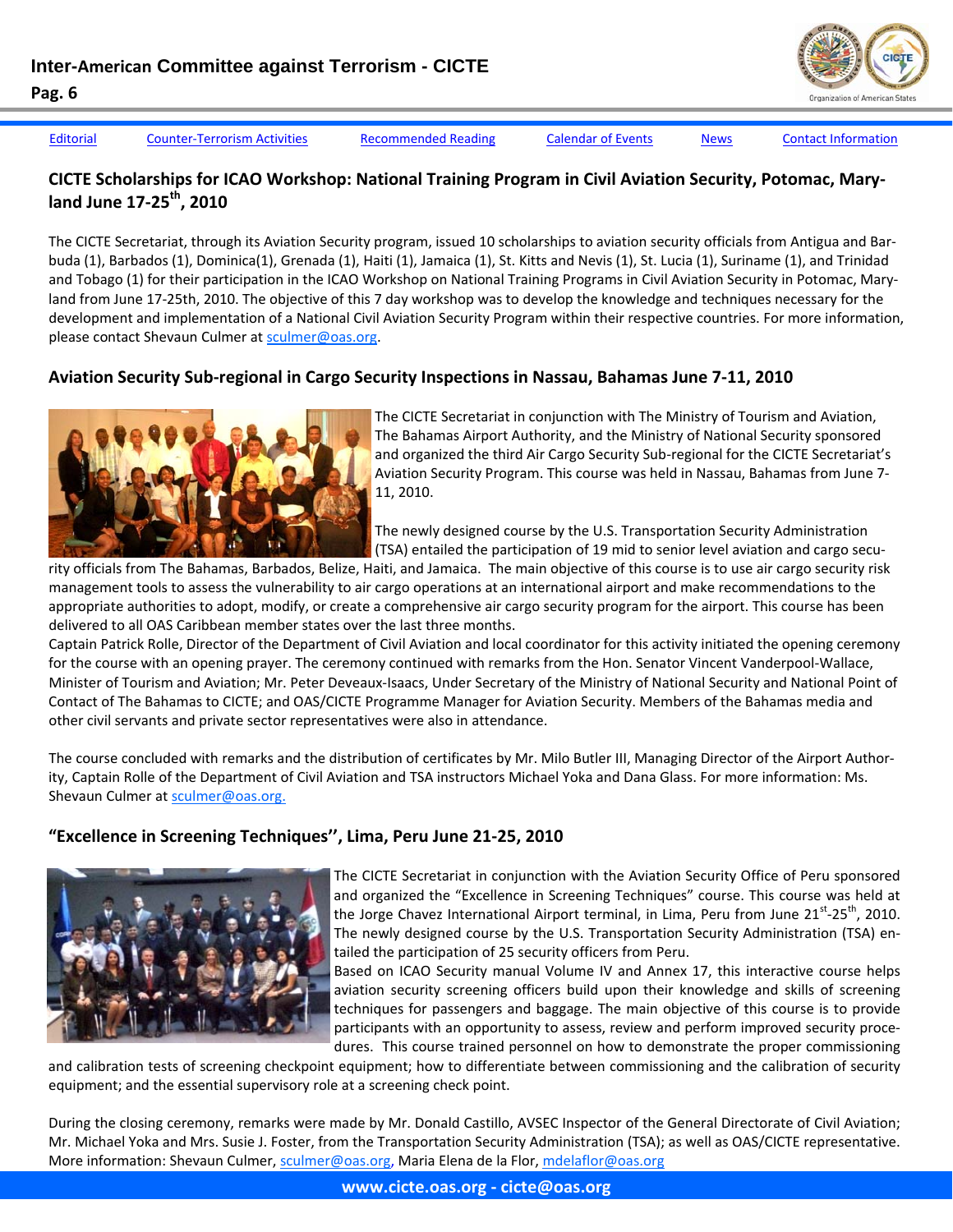

[Editorial](#page-1-0) Counter-[Terrorism](#page-3-0) Activities [Recommended](#page-8-0) Reading [Calendar](#page-9-0) of Events [News](#page-10-0) Contact [Information](#page-14-0)

#### **United Nations Counter Terrorism Committee (CTC) opening meeting on Resolution 1373**

The CICTE Secretariat participated in the United Nations Counter Terrorism Committee (CTC) opening meeting on Resolution 1373 (2001), held June 10, 2010. Several regional organizations –among them the Organization of American States through the CICTE Secre‐ tariat- made presentations and shared their experience and lessons learned in combating terrorism in their respective geographic areas. Among the topics presented by the CICTE Secretariat were: The strong cooperation between the OAS/CICTE Secretariat and the UN Counter Terrorism Executive Directorate (UNCTED) on technical programs on implementation of Resolution 1373 (2001); Meas‐ ures to further develop a coherent legal framework on counter-terrorism; Effective implementation of alternative remittances systems and charities; Strengthening of border controls, particularly regarding measures to enhance travel document security, and the ratification of the international counter‐terrorism instruments.

For more information: Mr. Pablo Martinez, PMartinez@oas.org

#### **"UN Counter Terrorism Implementation Task Force: Promoting Awareness and Strengthening Partnerships to Counter Terrorism"**

On June 14, 2010, the CICTE Secretariat participated and delivered a presentation at the conference organized by the International Peace Institute, on the "UN Counter Terrorism Implementation Task Force: Promoting Awareness and Strengthening Partnerships to Counter Terrorism". The conference was held at the Trygve Lie Center for Peace, Security and Development in New York and was at‐ tended by representatives of UN entities and Permanent Missions, and the main topics discussed were: Addressing Pillar 1 of the UN Global Counter Terrorism Strategy, Strengthening CTITF's Relationships with Regional Organizations, and Promoting Engagement with Civil Society Organizations.

For more information: Mr. Pablo Martinez, PMartinez@oas.org

#### June Revisions to the Consolidated List of the United Nations Security Council Al-Qaida and Taliban Sanctions **Committee**

An updated June 2010 version of the Consolidated List is accessible in XML, PDF and HTML formats on the Committee's website at the following URL: http://www.un.org/sc/committees/1267/consolist.shtml

#### **Frequently Asked Questions on UNSC Resolution 1540**

Resolution 1540 (2004) is a decision of the Security Council taken under Chapter VII of the United Nations Charter affirming that the proliferation of nuclear, chemical and biological weapons, as well as their means of delivery, constitutes a threat to international peace and security. A list of frequently asked questions (FAQs) can be found on the 1540 Committee's website at the following URL: http://www.un.org/sc/1540/faq.shtml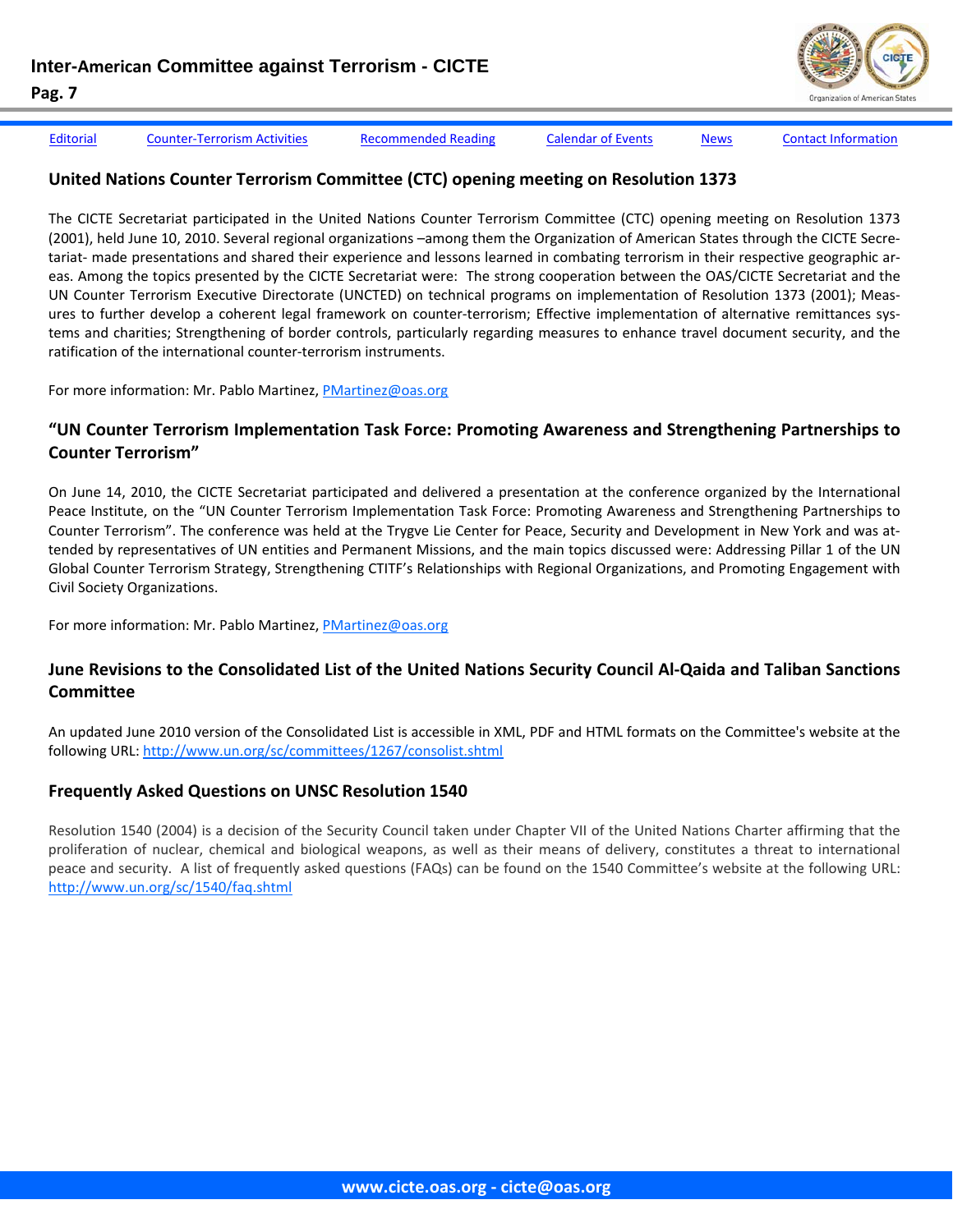[Editorial](#page-1-0) Counter-[Terrorism](#page-3-0) Activities [Recommended](#page-8-0) Reading [Calendar](#page-9-0) of Events [News](#page-10-0) Contact [Information](#page-14-0)

#### **OSCE‐ATU Activities**

#### ATU co-sponsored a WCO regional workshop on non-intrusive inspection, 7-11 June 2010 in St. Petersburg

The ATU co-sponsored a non-intrusive inspection (NII) regional workshop of the World Customs Organization (WCO) on 7‐11 June 2010. The workshop was held at the St Petersburg Branch of the Russian Customs Academy, under the Japanese Customs Co‐operation Fund, and brought together customs officers from 16 WCO European Members/OSCE participating States.



The use of modern technology such as NII equipment and radiation detection equipment is a key standard of the WCO SAFE Frame‐ work to Secure and Facilitate Global Trade, which OSCE participating States decided in 2005 to implement as soon as possible (MC.DEC/6/05).

The workshop focused on procurement and maintenance of NII equipment (in particular x-ray scanners), tactical risk management approach to targeting containers for inspection, training of NII operators and interpretation of x-ray images. All participants made presentations on the deployment of NII equipment in their respective countries.

The workshop highlighted several challenges faced by customs administrations, including: high acquisition and maintenance costs; lack of specialized personnel; difficulties in screening bulk and frozen cargo; interference with logistics operations; difficult interactions with technology providers.

A number of recommendations were also put forth, including: developing guidelines for NII operators; elaborating a training module or guidelines for image analysis; establishing an international databank of x‐ray images and corresponding photographs; creating a pool of NII experts; establishing a platform for information exchange on NII; creating a list of national NII responsible officers and NII equipment used by each country; updating and promoting the use of WCO Databank on Advanced Technology and WCO Scanning Guidelines. For more information please contact Mehdi.Knani@osce.org or Asha.Menon@wcoomd.org

#### **COUNCIL OF EUROPE NEWS**

#### **Council of Europe Instruments:**

On 2 June Bulgaria signed the Additional Protocol to the Convention for the Protection of Individuals with regard to Automatic Proc‐ essing of Personal Data, regarding supervisory authorities and transborder data flows (ETS No. 181). On 3 June Spain ratified the Additional Protocol to the Convention for the Protection of Individuals with regard to Automatic Processing of Personal Data, regarding supervisory authorities and transborder data flows (CETS No. 181) and the Convention on Cybercrime (CETS No. 185).

#### **Council of Europe events:**

1. On 4 June 2010, the Venice Commission held its 83<sup>rd</sup> plenary session in Venice. At this occasion, the Venice Commission discussed, inter alia, a report on counter‐terrorism measures and human rights. For more information refer to: http://www.venice.coe.int/

2. On  $7 - 10$  June 2010, the European Committee on Crime Problems (CDPC) held its 59<sup>th</sup> Plenary Session in Strasbourg. The Committee examined, inter alia, the issue of "Dangerous offenders and preventive detention" and examined a preliminary draft comparative study on the sentencing, management and treatment of 'dangerous' offenders. For more information refer to: http://www.coe.int/t/ e/legal\_affairs/legal\_co-operation/

3. On 9 June 2010, the European Court of Human Rights held a Grand Chamber hearing in the cases of Al‐Skeini and Others v. the United Kingdom and Al Jedda v. the United Kingdom. These two cases concern the killing and detention of Iraqi civilians by the UK armed forces in Southern Iraq and raise issues of extra-territorial jurisdiction under Article 1 (obligation to respect human rights) of the European Convention on Human Rights. For more information refer to: http://www.echr.coe.int/echr/

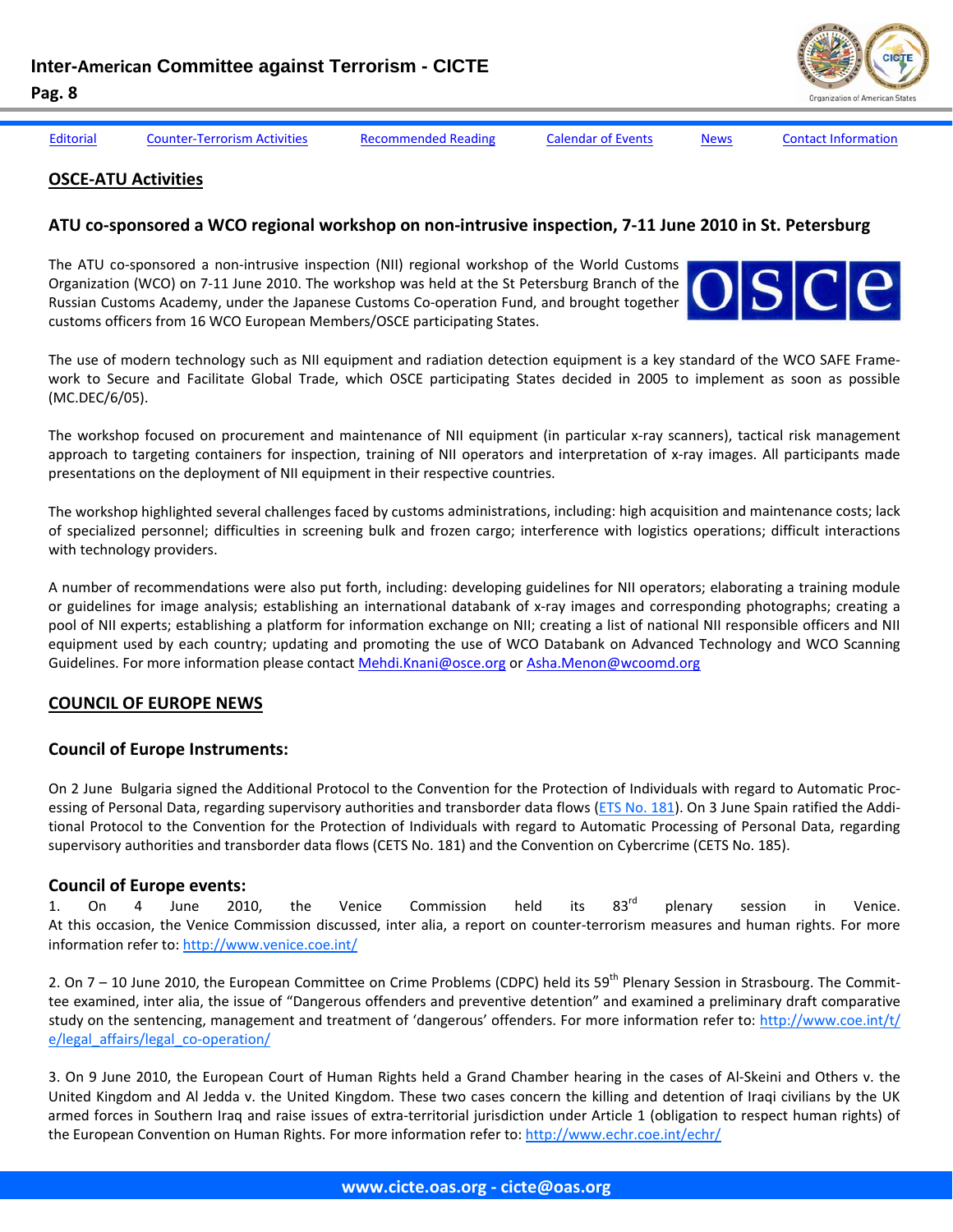

<span id="page-8-0"></span>

[Editorial](#page-1-0) Counter-[Terrorism](#page-3-0) Activities Recommended Reading [Calendar](#page-9-0) of Events [News](#page-10-0) Contact [Information](#page-14-0)

4. On 16 June, the Committee of Experts on the Evaluation of Anti-Money Laundering Measures and the Financing of Terrorism (MONEYVAL) released its annual activity report for 2009. This report provides detailed information about the Committee's activities and achievements in the past year, its co-operation with other international players in the global AML/CFT network of assessment bodies as well as on its on‐going initiatives and future areas of work in 2010. For more information: http://www.coe.int/t/dghl/monitoring/moneyval/



5. The third part of the 2010 session of the Council of Europe Parliamentary Assembly took place

from 21 to 25 June 2010. An urgent debate on the flare-up of tension in the Middle East, as well as reports on Islamophobia and on legal remedies for human rights violations in the North Caucasus were among highlights of this session. For more information refer to: http://assembly.coe.int/

6. On 24 and 25 June 2010, the 5<sup>th</sup> meeting of the Convention Committee on Cybercrime (T-CY) was held in Paris. The T-CY examined, inter alia, the issues of transborder access to data, jurisdiction on the Internet and related matters, responsibilities of Internet Service Providers (ISP) and international co-operation on cybercrime related matters between states, international organisations and the private sector. For more information refer to: http://www.coe.int/t/e/legal\_affairs/legal\_co-operation/

#### **Upcoming events**

July – Publication of European Commission against Racism and Intolerance (ECRI) annual report

Conference on "Judicial Activism", organised by the Venice Commission, in co-operation with the Constitutional Court of Georgia, Batumi (Georgia), 13 – 14 July 2010.

#### **Recommended Reading**

#### **Cyber‐terrorism, the dark side of the Internet**

In this weekly report, RTVE Spain discusses the reality of cyber‐security threats to national security. A series of interviews features the General Secretary of the National Intelligence Center (CNI, by its initials in Spanish) and the Spanish Civil Guard, among others, dis‐ cusses how the terrorists of 9/11 and others have used the internet and highlights the importance of cyber security to the future of national security strategy. For more information click [here.](http://www.rtve.es/mediateca/videos/20100613/informe-semanal-ciberterrorismo-lado-oscuro-red/798175.shtml)

#### **Expert examines global terrorism threat summer 2010**

Terrorism specialist John Schindler, the author of "Unholy Terror: Bosnia, Al‐Qaeda, and the Rise of Global Jihad," is a professor at the U.S. Naval War College. In this interview he discusses the changing global danger Americans face with McClatchy‐Tribune foreign af‐ fairs columnist John C. Bersia. For more information click [here.](http://dailyme.com/story/2010061100002023/expert-examines-global-terrorism-threat-summer.html)

#### **The State of Cyber Security**

What is the current state of cyber security, and what are the best career opportunities? Dr. Charles Palmer, Director of the Institute for Advanced Security and Chief Technologist of Cybersecurity and Privacy at IBM, weighs in on these questions in an interview with Tom Field. For more information click [here.](http://www.bankinfosecurity.com/articles.php?art_id=2628)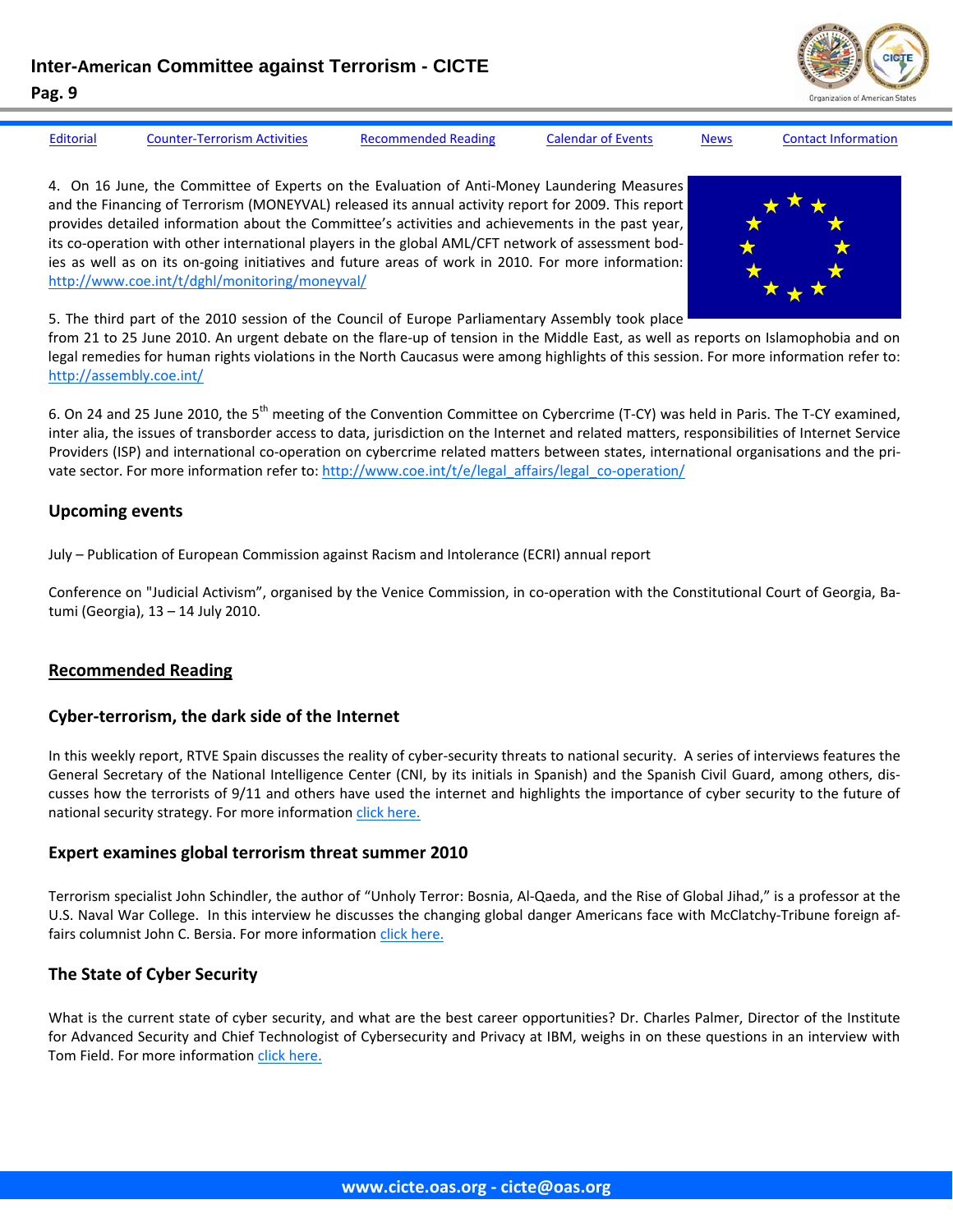<span id="page-9-0"></span>**Inter‐American Committee against Terrorism ‐ CICTE**



**Pag. 10** 

[Editorial](#page-1-0) Counter-[Terrorism](#page-3-0) Activities [Recommended](#page-8-0) Reading Calendar of Events [News](#page-10-0) Contact [Information](#page-14-0)

#### **Recent Events**

| <b>Month</b> | Days        | Event                                                                                  | Venue                             |
|--------------|-------------|----------------------------------------------------------------------------------------|-----------------------------------|
| <b>June</b>  | TBC         | Virtual Meeting of the Hemispheric Network of CSIRTs                                   | Online                            |
|              | 7-11, 2010  | Aviation Security Caribbean Sub-regional in<br><b>Cargo Security Inspections</b>       | Nassau, Bahamas                   |
|              | 14-16, 2010 | <b>INTERPOL Bioterrorism Tabletop Exercise</b>                                         | <b>Buenos Aires,</b><br>Argentina |
|              | 16-18, 2010 | Second Sub-regional Training for Caribbean Countries<br>on Counter-Terrorism Financing | Nassau, Bahamas                   |
|              | 17-25, 2010 | Aviation Security Scholarships for ICAO National<br><b>Training Program Workshop</b>   | Washington DC, USA                |
|              | 21-25, 2010 | Aviation Security "Excellence in Screening Techniques" National<br><b>Training</b>     | Lima, Peru                        |

#### **Upcoming Events**

| Month | Days        | Event                                                                              | Venue                                |
|-------|-------------|------------------------------------------------------------------------------------|--------------------------------------|
| July  | 6-9, 2010   | <b>Basic Subregional Cyber Security Course</b>                                     | Panama City, Panama                  |
|       | 6-9, 2010   | UN CTED visit to Bolivia<br>(CICTE, UNODC and GAFISUD will also participate)       | La Paz, Bolivia                      |
|       | 19-23, 2010 | <b>Course on Detection of Fraudulent Documents</b>                                 | Mexico D.F, Mexico                   |
|       | 20-23, 2010 | <b>GAFISUD Plenary meeting</b>                                                     | Lima, Peru                           |
|       | 26-30, 2010 | Aviation Security "Excellence in Screening Techniques"<br><b>National Training</b> | Panama City, Panama                  |
|       | 26-30, 2010 | Aviation Security "Excellence in Screening Techniques"<br><b>National Training</b> | Santa Domingo,<br>Dominican Republic |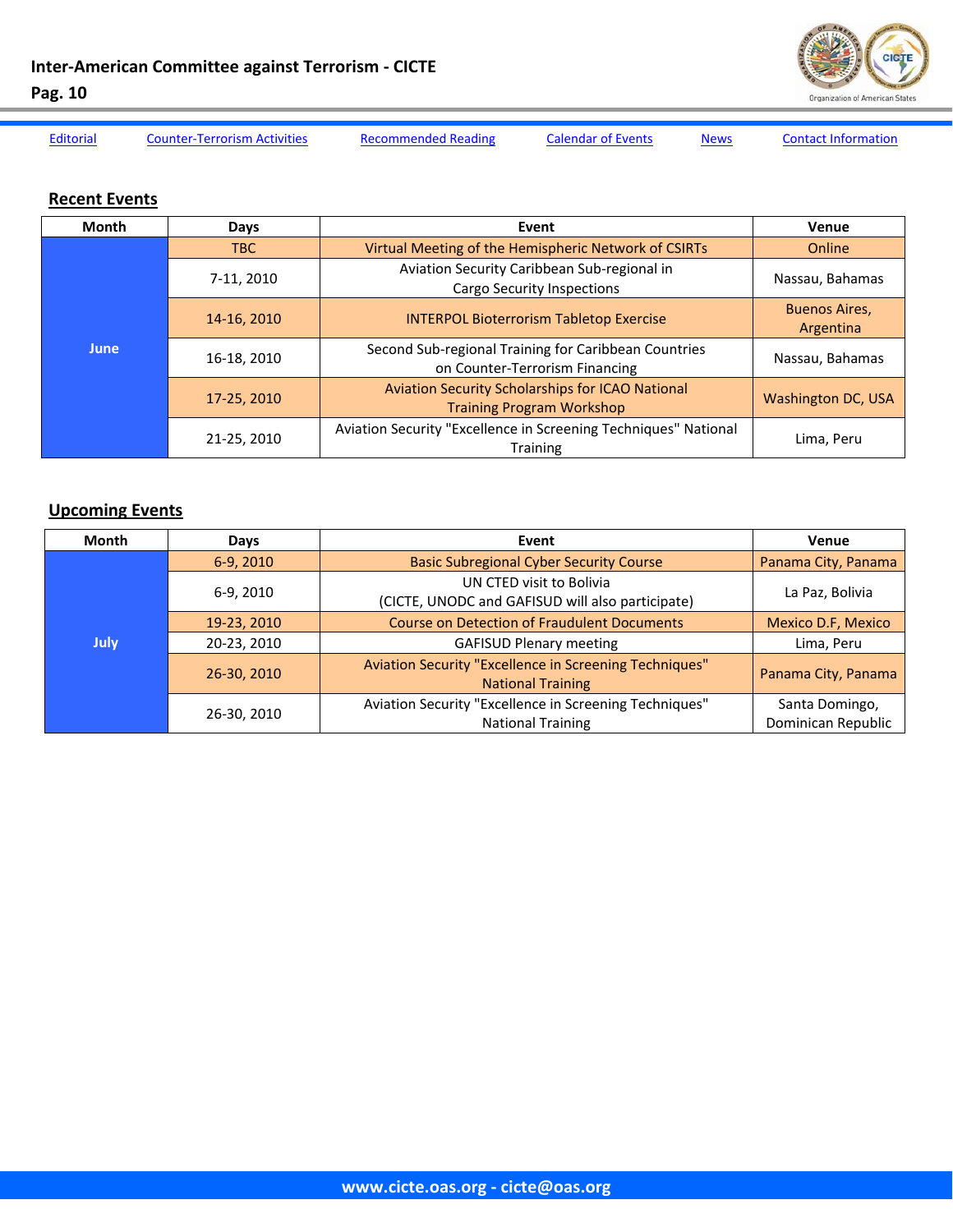

<span id="page-10-0"></span>

[Editorial](#page-1-0) Counter-[Terrorism](#page-3-0) Activities [Recommended](#page-8-0) Reading [Calendar](#page-9-0) of Events News Contact [Information](#page-14-0)

#### **News**

#### **Canadian Letter Bomber Guilty of 11 Attempted Murders**

An aspiring actor who sent homemade bombs and poisoned water to a host of perceived enemies, including a talent agency owner and a judge, has been convicted of 11 counts of attempted murder.

In July 2004, he sent tainted water bottles disguised as "Nestle Waters" promotional gifts to two talent agencies he felt were not ad‐ vancing his career sufficiently. The water contained the deadly poison Ricin, the judge ruled Friday, June 25, 2010.For more informa‐ tion click [here.](http://www.thestar.com/news/gta/crime/article/828768--letter-bomber-guilty-of-11-attempted-murders)

#### **EU, U.S. Adopt Counterterrorism Declaration**

The European Union and the United States have adopted a new counterterrorism declaration that calls for strengthened activities aimed at preventing terrorists from acquiring weapons of mass destruction, officials said on June 18 The document states that the European Union, its member nations and the United States would take a number of measures to reduce the threat of terrorism, including enhancing "efforts to counter the risks of chemical, biological, radiological and nuclear (CBRN) material being obtained or used by terrorists, including by building a stronger global nonproliferation regime, securing all nuclear material". Washington and Brussels also pledged to "seek to build a more permanent joint mechanism for EU‐U.S. cooperation on explosives and critical infrastructure protection" and to "encourage the global ratification and effective implementation of all relevant international conventions and protocols on counterterrorism". For more information click [here.](http://gsn.nti.org/gsn/nw_20100607_5394.php)

#### **US and EU join forces in the fight against terrorism and reject the use of torture**

June 3, 2010 - The European Union and the United States have approved a declaration in which they commit to carry out a coordinated antiterrorist strategy in order to confront the international threats and, among those, those of Islamic groups.

"As of now, the European Union and the United States will have the same strategy, 100%, in the fight against terrorism", indicated the Spanish minister of the Interior, Alfredo Pérez Rubalcaba.

The declaration aims for concrete efforts between the two parties, such as promoting the exchange of information regarding emerging terrorist groups and information about police and judicial investigations. For more information click [here.](http://www.elmundo.es/elmundo/2010/06/03/union_europea/1275574677.html)

#### The armed Paraguayan group EPP planned to attack a U.S. mission and offers reward for the murder of Presi**dent Fernando Lugo**

Asuncion, June  $19^{th}$  – The self proclaimed Army of the Paraguayan People (EPP, by its initials in Spanish) planned an attempt against a U.S. medical-military mission which, this month, will realize a humanitarian effort in the northeast of the country, reported the di‐ ary Abc Color, which gathers information from the Police.

The hypothesis published by the diary is based on some maps of the group that show the mission the American Medical Civil Action Program (MEDCAP) will execute the  $26<sup>th</sup>$  and 27<sup>th</sup> of June in the village of Kurusu (Cruz) de Hierro, about 500 kilometers north of Asun-



cion. A few days later, in an alleged message from the Army of the Paraguayan People (EPP) there is an offer of 1,000 dollars for the murder of President Fernando Lugo. The note that was found in one of the armed group's camp sites, according to the Minister of the Interior. "We are offering G 5.000.000 and our eternal gratitude to those who deliver to us the following executioners of the people: Fernando Lugo, alias Satyr of Saint Peter", signaled the message divulged by the government in which the payment for the head of Lugo is referred to in Guaraní currency. For more information click [here](http://www.google.com/hostednews/epa/article/ALeqM5hD32s0Dw3-WPo3rrW4JvShH7HNSw) and [here.](http://www.eltiempo.com/mundo/latinoamerica/guerrilleros-paraguayos-ofrece-recompensa-por-asesinar-a-fernando-lugo_7766242-1)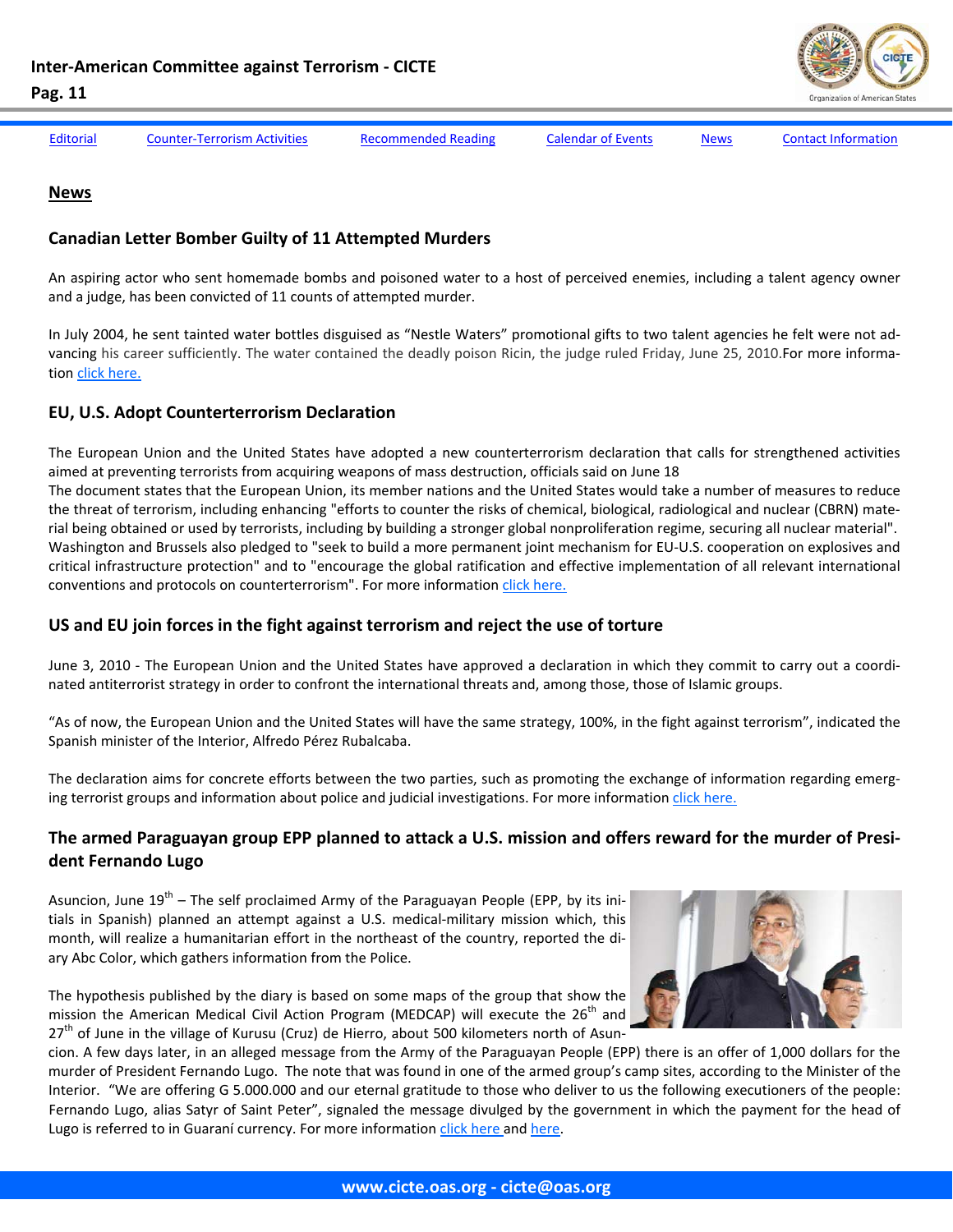[Editorial](#page-1-0) Counter-[Terrorism](#page-3-0) Activities [Recommended](#page-8-0) Reading [Calendar](#page-9-0) of Events [News](#page-10-0) Contact [Information](#page-14-0)

#### **Police and military hostages rescued in Colombia and reunite with family**



Three police officers and one military man, who were hostages for almost 12 years of the Marxist guerilla FARC, reunited with their families on Monday, June  $14^{\text{th}}$ , in Bogota's military airport, after being rescued the day before in an operation of the Colombian security forces, confirmed the AFP.

Dressed in their camouflage uniforms, the general Luis Mendieta and colonels Enrique Murillo and William Donato, the three police officers, as well as the sergeant of the army Arbey Delgado, arrived in Bogota in a military airplane which brought them from Sane Jose del Guaviare, in the southeast of the country. For more information click [here](http://www.google.com/hostednews/afp/article/ALeqM5jazH5pgE05UzNA5koqPRczoLn5Qg) and [here.](http://www.elpais.com/articulo/internacional/Emotivo/encuentro/rehenes/liberados/familiares/Colombia/elpepuint/20100614elpepuint_7/Tes)

#### **The Colombian Military destroys 775 FARC anti‐personnel mines**

On June 7th the Colombian military destroyed 775 anti‐personnel mines which belonged to the FARC guerrilla and which, according to the authorities, would have been used on paths in Vistahermosa (in the south) in order to affect the election scheduled to take place on June  $20<sup>th</sup>$ , from which a new president would be elected.

A military communication signaled that the devices were found in a hiding place of the Revolutionary Armed Forces of Colombia (FARC) located in Vistahermosa.

"A place where soldiers (…) found a cove, hidden inside the thick forest, in which terrorists from the gang "Isaias Pardo" of the FARC maintain hiding places, between plastic bins, 775 anti‐personnel mines", indicated the message.

For more information click [here.](http://www.google.com/hostednews/epa/article/ALeqM5iru5DAV9-wlPs6oUSfbdbcAuwi8g)

# President Funes considers the act of lighting a bus full of passengers on fire an act of terrorism

"I lament what has happened in Mejicanos, there are already seven captured thanks to the investiga‐ tions that have been conducted by the National Civil Police and I hope that the entire weight of the law will fall on those responsible."

This was the reaction of the President of the Republic of El Salvador in relation to the violent act which killed 14 people on June  $20<sup>th</sup>$  in Mejicanos.

The head of state recognized that there still exist deficiencies in the Security System considering that in this case the FGR arrived to the scene of the crime two hours late and "the procedural protocols should be respected", he added.

For more information click [here.](http://www.lapagina.com.sv/nacionales/34349/2010/06/21/Presidente-Funes-califica-de-acto-terrorista-el-incendio-del-microbus-con-pasajeros-dentro)

### **Minister of the Interior demanded that terrorist‐likes groups are not to undermine democracy**

Lima, June 22<sup>nd</sup> – The minister of the Interior of Peru, Octavio Salazar, demanded of the population that they not fall into the games nor serve as a sounding board for the organizations that resemble terrorists, which intend to impede democracy.

He questioned that Shining Path will attempt to remain active not only in the universities, but also in organizations that resemble terrorist groups which will attempt to run in the next elections.

"These people haven't abandoned anything, what they want is to penetrate through the democratic organizations, through the elec‐ tions, enter it, undermine, and fool democracy and we cannot allow that to happen." For more information click [here.](http://www.andina.com.pe/Espanol/Noticia.aspx?id=UnT/Raicqso=)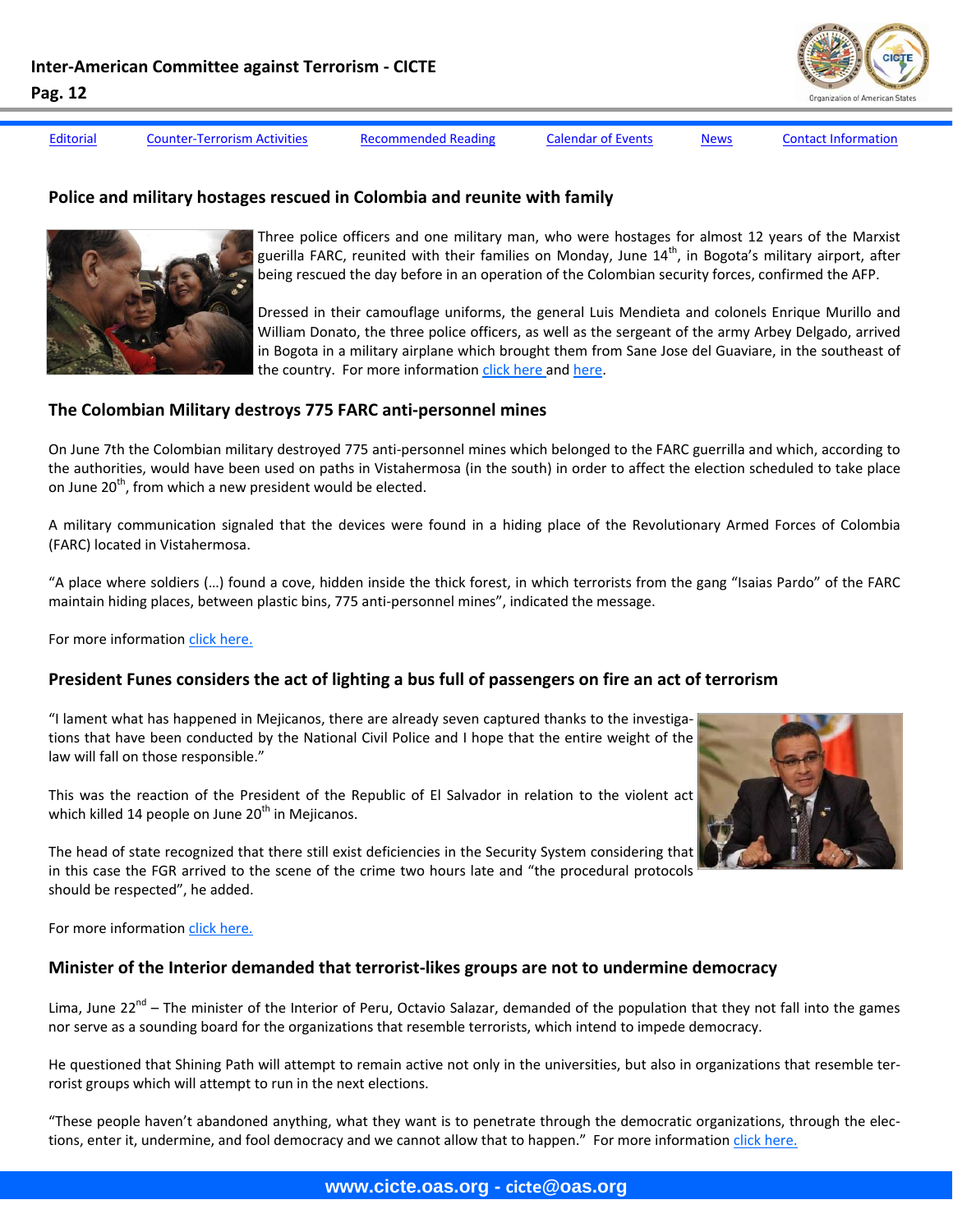

[Editorial](#page-1-0) Counter-[Terrorism](#page-3-0) Activities [Recommended](#page-8-0) Reading [Calendar](#page-9-0) of Events [News](#page-10-0) Contact [Information](#page-14-0)

#### **Terror suspects arrested at JFK airport**

On June 6<sup>th</sup> US authorities arrested two terrorist suspects at JFK airport in New York on their way to Somalia, where they allegedly planned to join an al‐Qaeda‐linked terror group.

The pre-emptive arrests, based on evidence gathered by a New York undercover detective who befriended the pair in 2006, were the third time in six months that US law enforcement agents have seized Islamist terrorist suspects on US soil. The two men – Mohamed Mahmood Alessa, 20, who is an American‐born citizen of Palestinian descent, and Carlos Eduardo Almonte, 24, a US passport‐holder born in the Dominican Republic – will be charged on Monday, June 7, with "conspiring to kill, maim and kidnap persons outside the United States". For more information click [here.](http://www.ft.com/cms/s/0/fea65ad8-71bb-11df-8eec-00144feabdc0.html)

#### **Venezuelan Government promotes information security**

With the objective of promoting a culture of information security among the Venezuelan population, the Bolivarian government has developed activities which aim to increase the awareness and knowledge regarding the secure use of the Web 2.0 and Information and Communication Technologies (TIC).

In this sense, the Superintendence of Electronic Certification Services (Suscerte), entity affiliated with the Ministry of Popular Power for Science, Technology and Industry Intermediate realized, on May 28<sup>th</sup>, an informative talk for the creation of a culture of information security.

They also stated that the Internet constitutes a space for learning and development for the younger generations in Information and Communication Technologies, however, "it also represents risks and dangers of its integrity and it is precisely these two elements that we are trying to show the children, with the goal that they will learn to identify them on the internet and have the tools to defend themselves," emphasized the Suscerte adjunct. For more information click [here.](https://www.vencert.gob.ve/index.php?option=com_content&view=article&id=466:gobierno-bolivariano-promueve-la-seguridad-de-la-informacion&catid=35:eventos-del-vencert&Itemid=59)

#### **Ups and Downs in Security at World Cup Headquarters**

Someone crosses a metal detector and the alarm sounds. The security guards smile and let the person go through without asking them to empty their pockets or explain why the detector sounded.

This scene, impossible in an airport, is repeated numerous times in various stadiums during the first few days of the World Cup. Because it has attracted the attention of billions of people worldwide, the month long tournament, in South Africa, could be obviously tempting to terrorists.



"Maybe it's (the security) more relaxed," indicated Horst Schmidt, a FIFA security expert, "But there are strict orders… they reviewed my credential. They looked at my face and compared it with my picture ID." For more information click [here.](http://www.vefutbol.com.mx/notas/26888.html)

#### **Colombia will issue machine readable passports**

This type of document is used by 173 of the 198 countries in the world and it holds the highest standards of security. The process of issuing such a passport lasts eight business days in Colombia and fifteen business days abroad. In countries that already have it, this process can take up to fifteen days. Colombia gradually began the process towards these types of passports. This passport can be requested as of July  $15^{th}$  in Bogota and August  $5^{th}$  in the rest of the country and consulates, except for the following cases: When it is requested for the first time; because of damage or theft; when your actual passport runs out of blank pages; because of deterioration or expiration. For more information click [here.](http://colombiacolombiano.com/Colombia-expedira-pasaportes-de-lectura-mecanica/40)

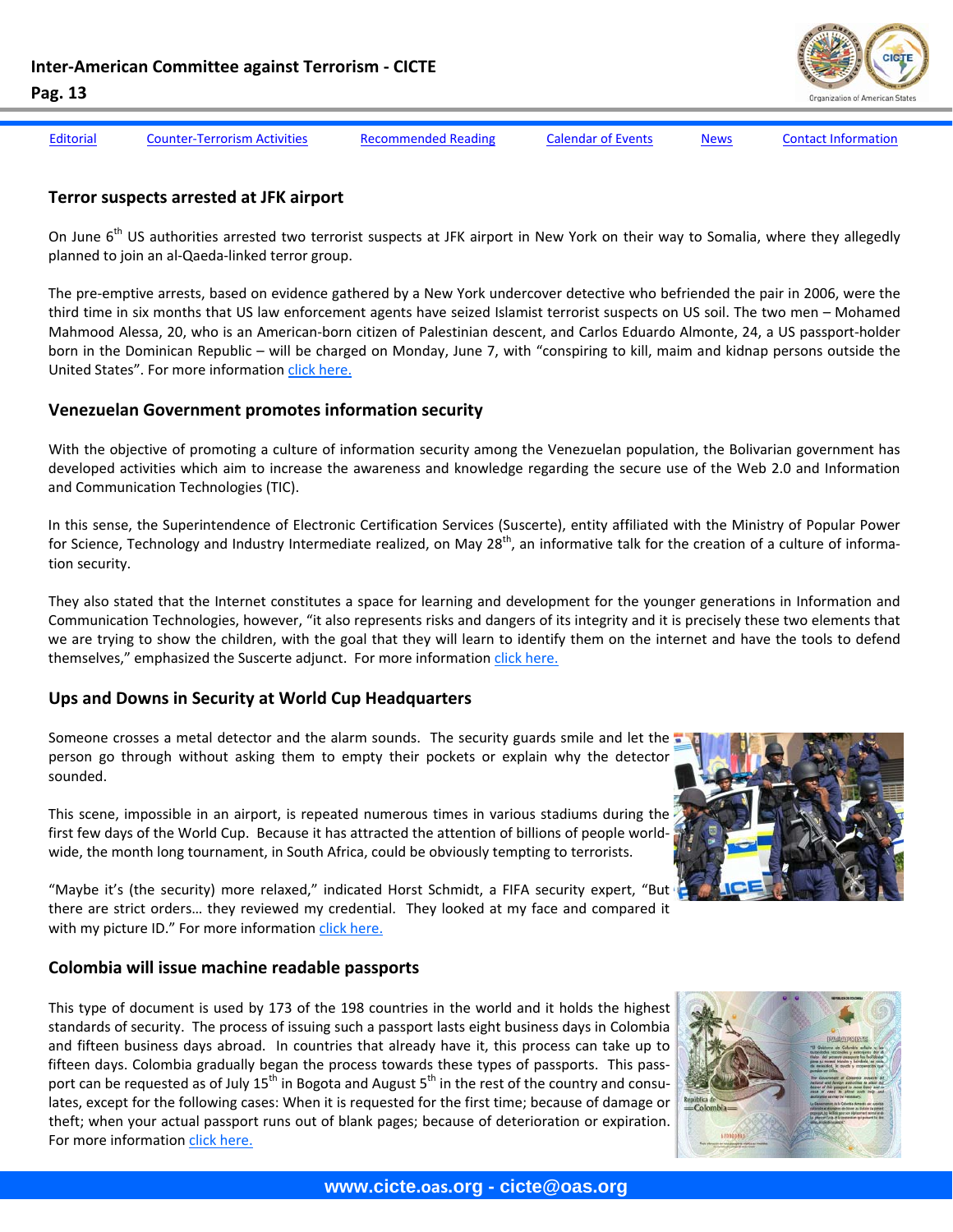

[Editorial](#page-1-0) Counter-[Terrorism](#page-3-0) Activities [Recommended](#page-8-0) Reading [Calendar](#page-9-0) of Events [News](#page-10-0) Contact [Information](#page-14-0)

#### **FinCEN Proposed Rule Seeks Greater Transparency for Prepaid Access to Help Curb Money Laundering, Ter‐ rorist Financing**

In a Notice of Proposed Rulemaking (NPRM) entitled *Amendment to the Bank Secrecy Act Regulations – Definitions and Other Regula‐ tions Relating to Prepaid Access*, the Financial Crimes Enforcement Network (FinCEN) on June 21st proposed new rules that would es‐ tablish a more comprehensive regulatory framework for non-bank prepaid access. The proposed rule, which focuses on prepaid programs that pose the greatest potential risks of money laundering and terrorist financing, was developed in close cooperation with law enforcement and regulatory authorities.

"FinCEN believes this rule will address vulnerabilities in the current prepaid access environment while maintaining the flexibility to permit new developments in technology, markets, and consumer behavior," said FinCEN Director James H. Freis, Jr. "Other facets of these complex products will continue to be explored as well." For more information click [here.](http://www.fincen.gov/news_room/nr/html/20100618.html)

#### **Nine Countries Unite in the Fight against Mafias in Latin America**

Representatives of the Police of nine countries in Latin America agreed to create a work unit to exchange information and coordinate the fight against international criminal financing organizations.

The head police experts on economic crimes solidified the agreement in a meeting organized by the International Criminal Police Or‐ ganization (INTERPOL), which was held June 21-23 in the headquarters of the School of Investigations in Chile. For more information click [here.](http://www.eluniversal.com.mx/notas/689770.html)

#### **House Panel Approves Weapons of Mass Destruction Bill**

On June 24<sup>th</sup>, the U.S. House Homeland Security Committee overwhelmingly approved legislation intended to bolster security measures at the country's biological research laboratories and strengthen federal prevention and response efforts for a potential WMD attack.

"All the evidence we have points to the fact that weapons of mass destruction pose a clear and present danger to our nation and the world at large," Pascrell said before the start of the mark‐up session. The process led to one substantive change in the bill as lawmak‐ ers adopted an amendment offered by committee Chairman Bennie Thompson (D‐Miss.). For more information click [here.](http://gsn.nti.org/gsn/nw_20100624_5600.php)

#### **Symantec Honors 2010 Cyber 7 Award Winners at Symantec Government Symposium**

On June 22<sup>nd</sup>, Symantec Corp. announced the 2010 Cyber 7 Awards winners at Symantec Government Symposium 2010, a one-day annual event devoted to the public sector and its partners. The Cyber 7 Awards recognize seven individuals who exemplify excellence in government cyber security through their contributions to cyber security programs that protect the United States' data and systems. For more information click [here.](http://www.marketwatch.com/story/symantec-honors-2010-cyber-7-award-winners-at-symantec-government-symposium-2010-06-22?reflink=MW_news_stmp)

#### **Russia says rebels planning 2014 Olympic attacks**

Russia believes rebel groups are planning attacks on the Winter Olympic Games in Sochi in 2014, the chief of the state security service said on Thursday, June 3<sup>rd</sup>, according to Russian news agencies. The Black Sea resort city of Sochi is close to Russia's North Caucasus region, scene of a long‐running Islamist insurgency.

"Threats from al Qaeda were the reason for the cancellation of the Dakar 2008 road race. Militant leaders have clearly expressed their intention to play out a similar scenario on the eve of the 2014 Olympics," the state-run RIA news agency quoted Bortnikov as saying. For more information click [here.](http://news.yahoo.com/s/nm/20100603/sp_nm/us_russia_security_olympics_1)